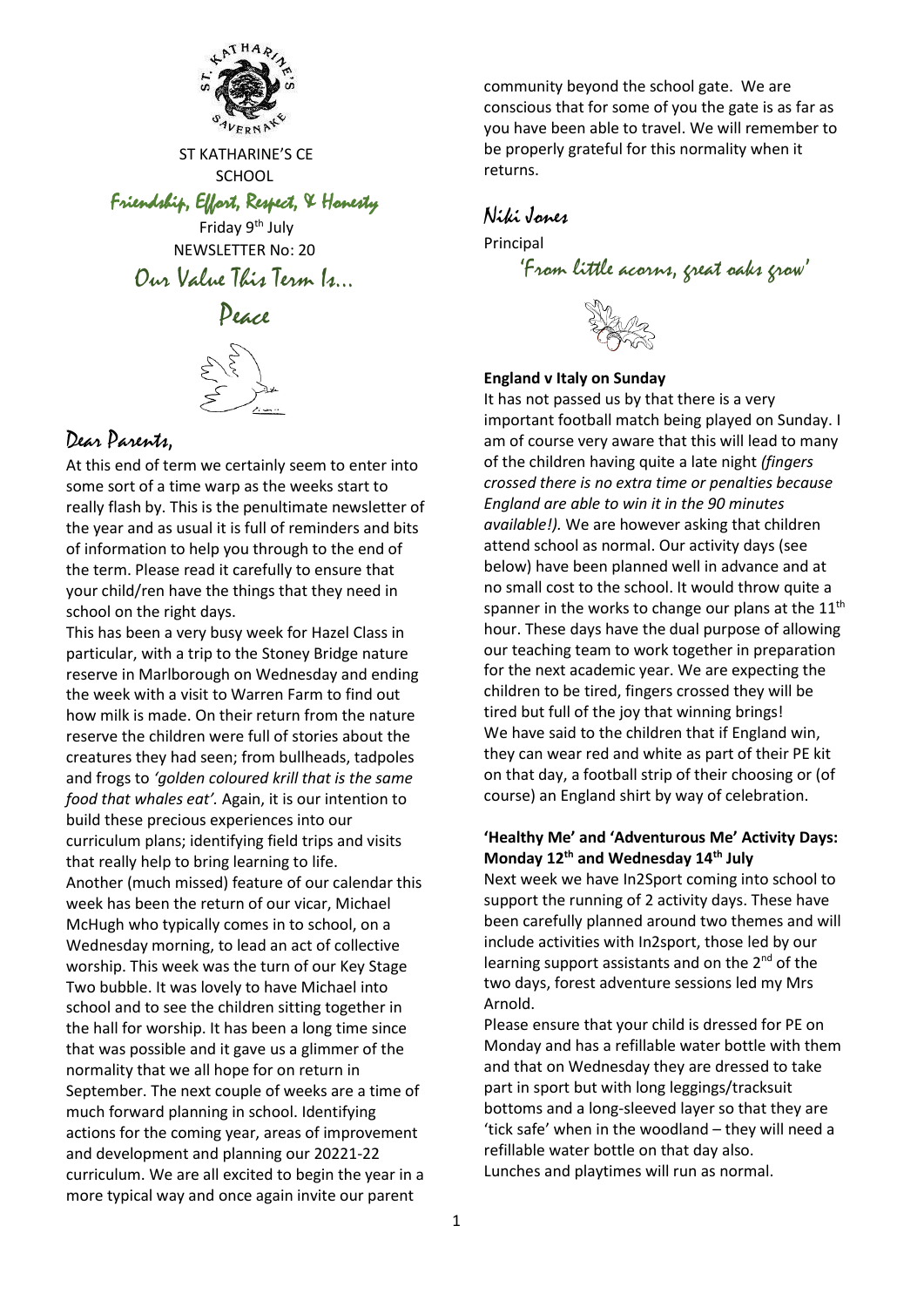#### **Parent Consultations**

Parent consultation are available on Tuesday and Thursday of next week for anyone who would like to discuss the contents of the school report. Please come into school to sign up or call the school office and we can do that on your behalf.

#### **End of Term Reminders**

This is sadly not our typically busy end of summer term, with a few events not on the calendar but there are still a few dates and times to note:

 $\star$  **Friday 16<sup>th</sup> July is Gem Day.** We will be spending this in two separate bubbles this year. Oak and Hazel Class will have an outdoor picnic in the spinney with games on the field in the afternoon. Chestnut and Sycamore Class will have a walk to

The Monument, a picnic lunch and then return for the end of the school day. **All children** will need to come dressed for forest school; appropriate layers, long sleeves and trousers, a light raincoat and appropriate footwear for the activity. School timings will remain the same. If your child in in Chestnut or Sycamore and has a Sue Brady Lunch, you will need to cancel the lunch and send your child with a packed lunch of their own. Children in Oak and Hazel will still have their Sue Brady lunch provided.

#### **Bubble Sports Day**

Whilst we are not opening our doors to parents for sports day this year, we have been keen to offer the children the chance to take part in a bit of cross-class competition. These will take place in the morning and then afternoon of **Tuesday 20th July**. Children will again need to come to school dressed in their PE kits.

### **Leavers' Service**

Our leavers' service will take place during the morning of **Friday 23rd July**, starting at 9:30am. Year 6 parents are invited to join us. Year 6 parents have seen separate communication about this.

#### **Friday 23rd July Early Closure**

Please collect Key Stage 1 and Reception children at **12:55pm** and Key Stage 2 children at **1:15pm** we hope this will avoid too much congestion in the lane on the last day. Please default to the pickup time of your eldest child.

#### **SRE Policy Reminder and Working Group**

We are now beginning to work with our new Jigsaw scheme of work for PSHE (personal, social and

health education) and SRE (sex and relationships education). There are some significant changes to the requirements of the SRE curriculum and these have been captured in our new SRE policy, a copy of which was sent to you all for consultation in May. You were invited to comment on the policy if you had any queries or concerns with its contents. At the same time, I asked for anyone interested in being part of a parent working party, to look at the new curriculum, to get in touch. I have a few names on my list and this is therefore a reminder to any of you that might still want to be involved to let me know before September. For those of you that have registered interest, I will be in touch in the early part of the new academic year to set up our first meeting.

#### **Summer Reading Challenge**

We are hoping that our children will take part in the summer reading challenge produced by the Reading Agency and delivered by Wilshire Libraries. Children are encouraged to read 6 or more library books, including eBooks, during the summer holidays. It is free to access and will run from Saturday  $10<sup>th</sup>$  July until Saturday 4<sup>th</sup> September. The children will need a library card to borrow books, for more information visit:

<https://www.wiltshire.gov.uk/libraries-home> . We will be talking to children in assembly on 19<sup>th</sup> July about this and sharing with them the [following](https://www.youtube.com/watch?v=CFX1i7vMfOc)  [video clip.](https://www.youtube.com/watch?v=CFX1i7vMfOc) Please feel free to share this with your child and please encourage them to get involved. Any reading throughout the summer holidays is valuable and we really do see the impact of this when the children return in September. It has been such a year of identifying gaps and supporting children with lost learning and the children have made great progress throughout the school; it will be such a shame to let this slip now. Reading is such an important component of successful learning – please support us by making this something children don't drop during the summer break.

#### **Race to the King Ultra-marathon**

I am sure you would like to join me in congratulating Russell Walker, father of Oliver in Year 4, for completing the 'The Race to the King' challenge, a 53-mile Ultra-marathon, in June this year. It was Russell's 1st Ultra-marathon. Quite a challenge I am sure you will agree! Russell generously raised funds for the St. Katharine's PTA. We are very grateful to Russell for his support of the school. Together with matched funding provided by the Ocado Foundation, Russell raised a